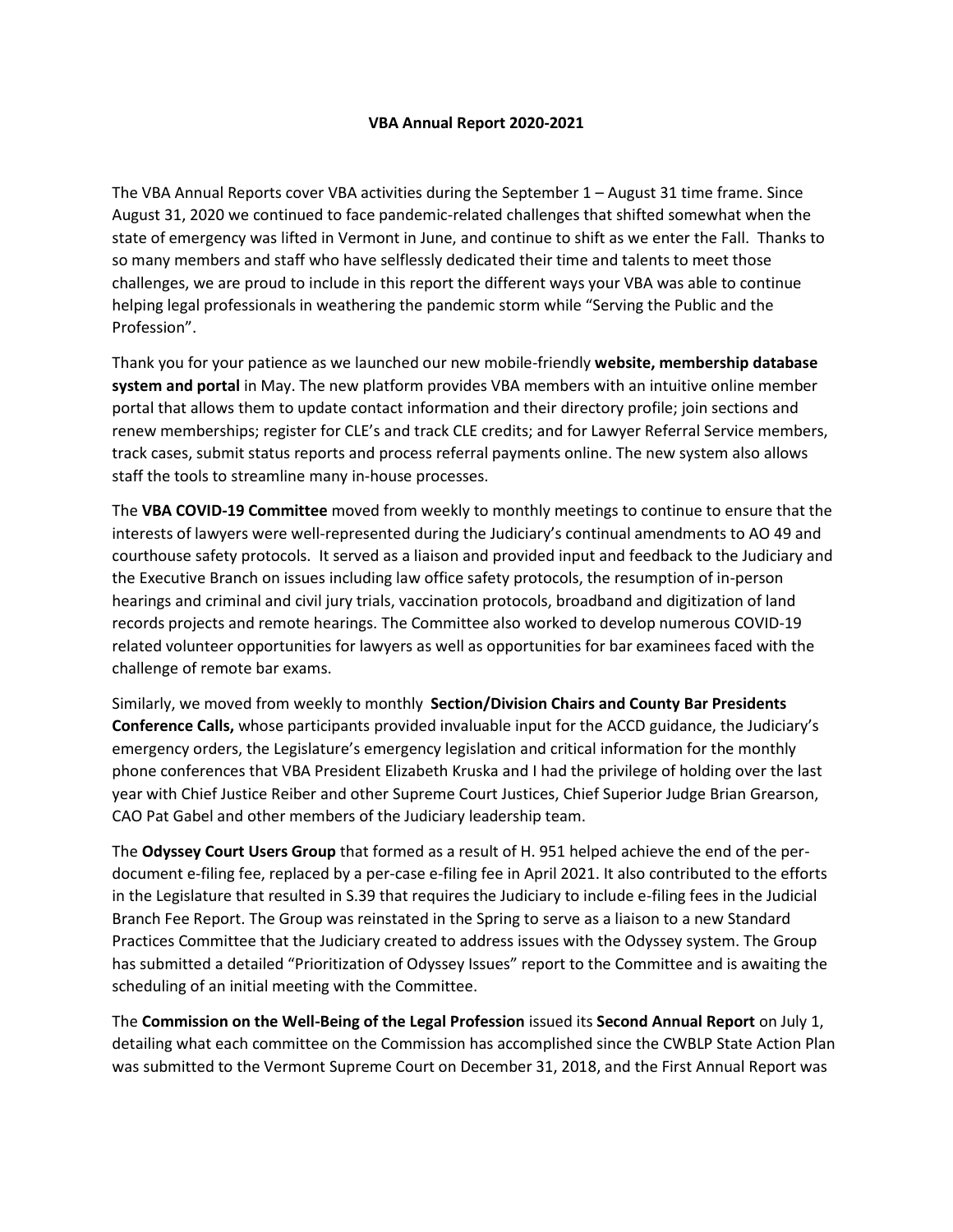issued on July 1, 2020. Included in the Report are recommendations regarding important next steps in implementing the new Bar Assistance Program.

Thanks to the generosity of so many lawyers and judges who are willing to share their expertise, the VBA was able to offer a full smorgasbord of **CLE Programs** covering the gamut of legal topics. Over 6,700 total registrations show how many of you took advantage of VBA CLE offerings, including 5,782 for webinars, 938 for digital programs and 71 for teleseminars this past year. Many thanks to the amazing VBA section chairs who organized at least one CLE during the year at the Annual Meeting last September, at the Mid-Winter Thaw in January, at the Mid-Year Meeting in March, during the upcoming Annual Meeting in October and during the numerous stand-alone programs held throughout the year. Please don't hesitate to let us know what CLE offerings you'd like to see offered, or if you'd like to present!

We were pleased to offer the Fifth Annual **VBA Trial Academy** in a modified format due to the pandemic restrictions in place in July. Five trial judges and participating veteran trial practitioners from the criminal, civil, family, probate and juvenile dockets offered individual webinars geared to different aspects of trial practice in their respective dockets. Stay tuned for the Sixth Annual Trial Academy in the Summer of 2022!

In January of 2021, Casemaker merged with **Fastcase** to combine their full research capabilities and to improve access. VBA Members have automatic access to Fastcase, a leading legal research services provider with intuitive search capabilities. Fastcase libraries work similarly to Casemaker but the navigation is much more simple. Members should know that Fastcase uses Vt for Vermont Statutes rather than VSA, so please use the Vt notation when searching for specific titles in the Vermont Statutes. The tutorial videos in the "help" section of the Fastcase website are concise and informative and include specific tutorials to help former Casemaker users find the Fastcase equivalent of their preferred search methods. There will be an hour long Fastcase webinar training during our Annual Meeting week on October 13<sup>th</sup>, with registration available on our website. Check out the Fastcase tutorials, or you can call or email Jennifer Emens-Butler for personal training!

VBA membership includes unlimited access to section activity through our on-line communication platform "**VBA Connect.**" Developed in response to members' requests for the ability to archive and to search the invaluable information shared among section members, VBA Connect allows members to easily search and retrieve whatever information has been shared in all communities to date. VBA Connect has been an especially convenient way for members to stay abreast of the ever-changing legal landscape during the COVID-19 era. You can join any section with the click of a button, and easily set delivery preferences. If you haven't yet experienced the benefits of VBA Connect, please call or e-mail the VBA office at any time for personal training.

We're honored to work closely with all three branches of the Vermont Government, to ensure that your and your clients' interests are well-represented. The VBA serves as a resource to the Legislature, government agencies and the Judiciary which helps insure our members' needs are considered. The VBA monitors the legislative sessions for any proposals affecting our members and helps coordinate testimony from section chairs and members when needed. Although we were once again prevented from co-hosting Legislators' Days with the Judiciary due to courthouse restrictions, we hope to be able to resume hosting a **VBA Legislators' Reception** in January and a Legislators' Coffee and Donuts event in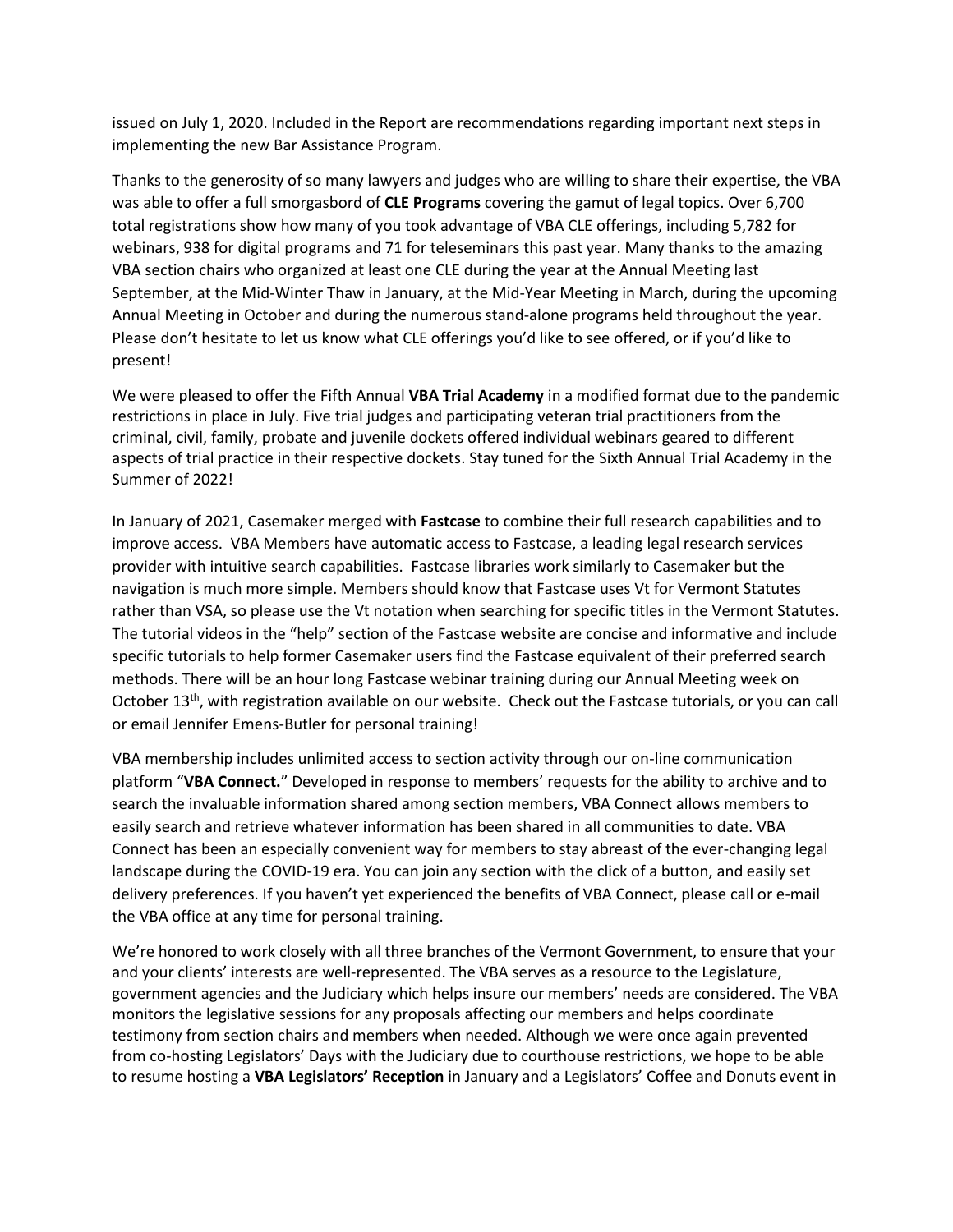March. At the time of this writing, legislators continue to work on protocols for returning to the statehouse in January.

**VBA Access to Justice** initiatives have proven invaluable to disadvantaged Vermonters during this time of pandemic. Our A2J projects use grant funds to pay private attorneys to represent low-income Vermonters and crime victims in certain priority cases. This year we have increased the payment to \$75 per hour for between 3 to 10 hours per case. We now have 150 attorneys on our low bono referral panel. The Vermont Bar Foundation funds our county low bono and foreclosure defense projects statewide, and a grant from the US Department of Justice helps us provide representation to crime victims. We recently finished using up two 3-year grants from the Vermont Supreme Court for representation in adult involuntary guardianships and for PACA negotiations. We are very grateful to all of our funders who have made low bono representation possible. On average, over 400 cases are referred to the VBA low bono projects each year, and we successfully place about 85% of them. Our thanks go to the many lawyers who participate in our low bono projects, and we ask more of our colleagues to join the effort. For more information and to sign up contact Mary Ashcroft, Esq., VBA's Legal Access Coordinator, at [mashcroft@vtbar.org.](mailto:mashcroft@vtbar.org)

Our Vermont **Lawyer Referral Service** continues to work well for clients in need of Vermont counsel, and for the 138 LRS panel members who earned more than \$1 million in LRS revenue this past year! The VBA fielded 6472 LRS requests, averaging 539 requests per month. We printed and distributed VBA business cards with the LRS 800 number, the VT Free Legal Answers website, and the "Modest Means" website to all of the Vermont state courthouses, numerous public libraries, and many veteran centers throughout Vermont. If you're not already an LRS member, consider joining for the low cost of \$70.00 per year. Your next big case could be an LRS referral!

A continuing focus in the arena of public education was to encourage lawyer presentations in conjunction with **Constitution Day** in September. The VBA has now provided over 6,000 copies of "Pocket Constitutions" for lawyers and judges to distribute at presentations they give to school and civic groups throughout the state. We were pleased to organize a sixth annual Constitution Day Panel Presentation, with an esteemed panel including justices, trial judges and a Vermont Law School Constitution Law Professor, moderated by VBA President Elizabeth Kruska in September. The panel presented a "virtual" one-hour basic overview of the Constitution, with a focus on "Advancing the Rule of Law". Links to the videos of each Constitution Day presentation are on the VBA website. The VBA is happy to provide this and other resources to whomever would like to make a presentation in their community this year.

The Young Lawyers Division and the VBA Diversity Section organized a **Martin Luther King, Jr. Poster-Essay Contest** for Vermont middle-school students in the Fall. Chief Justice Paul Reiber presented awards to the winners at the Vermont Supreme Court in January; the students and their families also toured the Vermont Supreme Court Building. Watch for materials for the 2022 MLK, Jr. Poster-Essay Contest coming out soon!

The VBA continues to partner with Vermont Law School in the **VBA/VLS Incubator Project**. The project provides support for new lawyers starting solo practices in underserved legal and geographic areas of Vermont. The VBA/VLS team provides day-to-day mentoring, review of business plans, small start-up grants, referral of pro bono and low bono cases, and weekly check-ins. This year, our incubator lawyers are setting up practices in Orwell, Weybridge, Montpelier and Randolph.